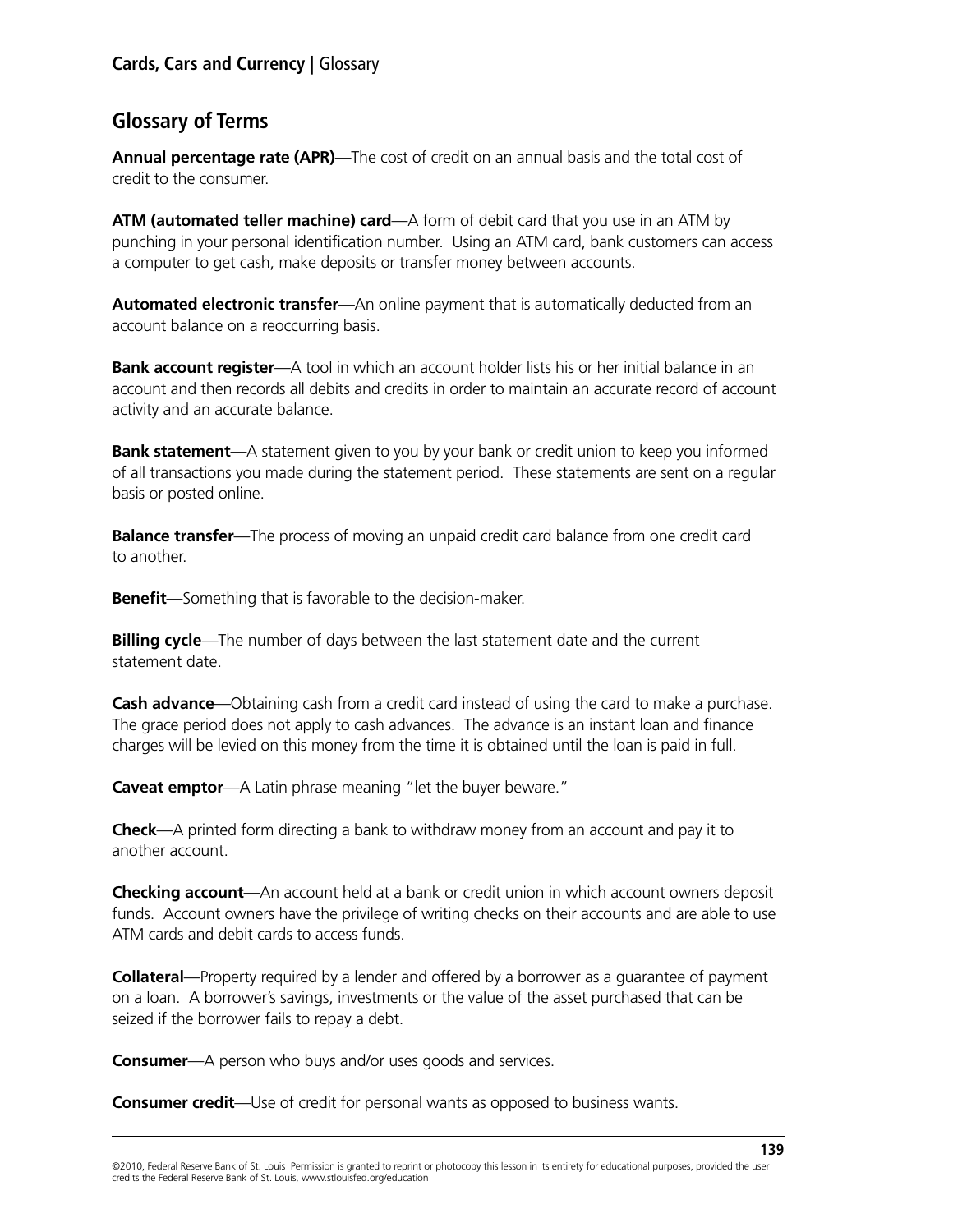**Contract**—A legally binding exchange, promise or agreement between parties that is enforced by law.

**Credit**—The ability of a consumer to obtain goods or services before payment, based on an agreement to pay later.

**Credit Card Act of 2009**—This act provided new credit card rules and amended previous acts with regulations prohibiting unfair credit card practices. This law, among other things, requires changes on credit card disclosures, places restrictions on credit card companies with limits on fees and rate increases, and requires consistency in payment dates and times.

**Credit cards**—Cards that represent an agreement between a lender—the institution issuing the card—and the cardholder. Credit cards may be used repeatedly to buy products or services or to borrow money on credit. Credit cards are issued by banks, savings and loans, retail stores, and other businesses.

**Credit responsibilities**—Refers to the actions or behaviors in which people should engage when they use credit.

**Creditor**—A person, financial institution or other business that lends money.

**Credits—**Additions or deposits to an account. In a bank account register, credits are added to the balance.

**Debits**—Charges to an account. In a bank account register, debits are subtracted from the balance.

**Debit card**—A card provided as a service by a bank that allows a point-of-sale transaction to replace cash and checks; transaction amounts are deducted electronically from a cardholder's bank account.

**Deposit**—An addition of funds to an account balance..

**Down payment** — A portion of the total cost of an item that must be paid at the time of purchase; also an initial payment used to reduce the amount financed.

**Expenses—**Payments for goods and services.

Fair Credit and Billing Act of 1974—This Act is an addition to the Truth and Lending Act. It requires prompt credit for payments made. It also allows cardholders to dispute billing errors on a credit card and withhold payment for damaged goods.

**Fair Credit and Charge Card Disclosure Act (1989)**—Part of the Truth in Lending Act that mandates a box on credit card applications describing key features and costs.

**Fees**—Money charged to service an account, such as late fees, overdraft fees, over-the-credit limit fees and maintenance fees.

<sup>©2010,</sup> Federal Reserve Bank of St. Louis Permission is granted to reprint or photocopy this lesson in its entirety for educational purposes, provided the user credits the Federal Reserve Bank of St. Louis, www.stlouisfed.org/education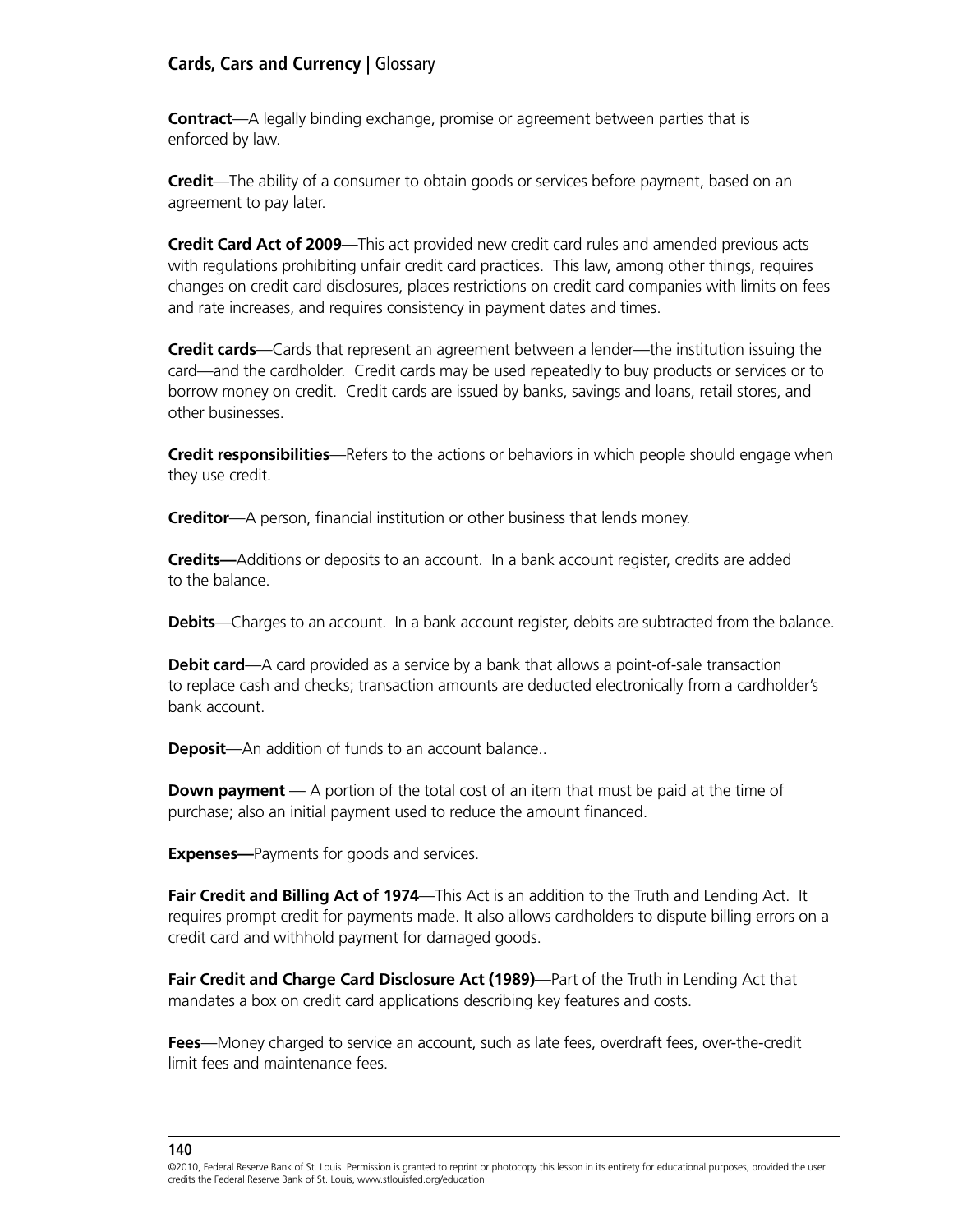**Finance charge**—The total dollar amount you pay to use credit, including interest, late charges and other fees.

**Fixed interest rate**—An interest rate that does not change during the term of the loan.

**Foreclosure**—In the case of non-payment of a credit obligation, the creditor has a legal right to take an asset pledged as collateral and sell it to pay the debt owed.

**Grace period**—A time period during which a borrower can pay the full balance of credit due and not incur any finance charges.

**Gross pay**—The amount earned per pay period before any deductions or taxes are subtracted.

**Incentives**—Perceived benefits that encourage certain behaviors.

**Income**—Money received for resources provided in the marketplace. People commonly earn income for providing labor (human resources). People also earn income when they provide natural, capital and entrepreneurial resources.

**Interest**—The price of using someone else's money; the price of borrowing money.

**Interest rate**—The price paid for using someone else's money, expressed as a percentage of the amount borrowed.

**Introductory rate**—A low interest rate that is offered for a limited time as an incentive to use credit cards.

Late payment fee—In a credit arrangement, a fee is charged when payment is received after the due date.

**Lien**—The legal right to take or sell property as security for a debt.

**Loan**—A sum of money provided temporarily on the condition that the amount borrowed be repaid, usually with interest.

**Minimum payment**—The minimum amount a card holder must pay each month to remain a borrower in good standing.

**Net pay**—The amount received after all deductions and taxes have been subtracted from a paycheck.

**Opportunity cost**—The highest-valued alternative given up when a decision is made.

**Overdrawn**—A condition that occurs when a checking account does not have enough money to cover transactions from checks, ATM withdrawals, debit card purchases or electronic payments.

**Overdraft fee**—A fee required for having a negative balance (being overdrawn) in an account.